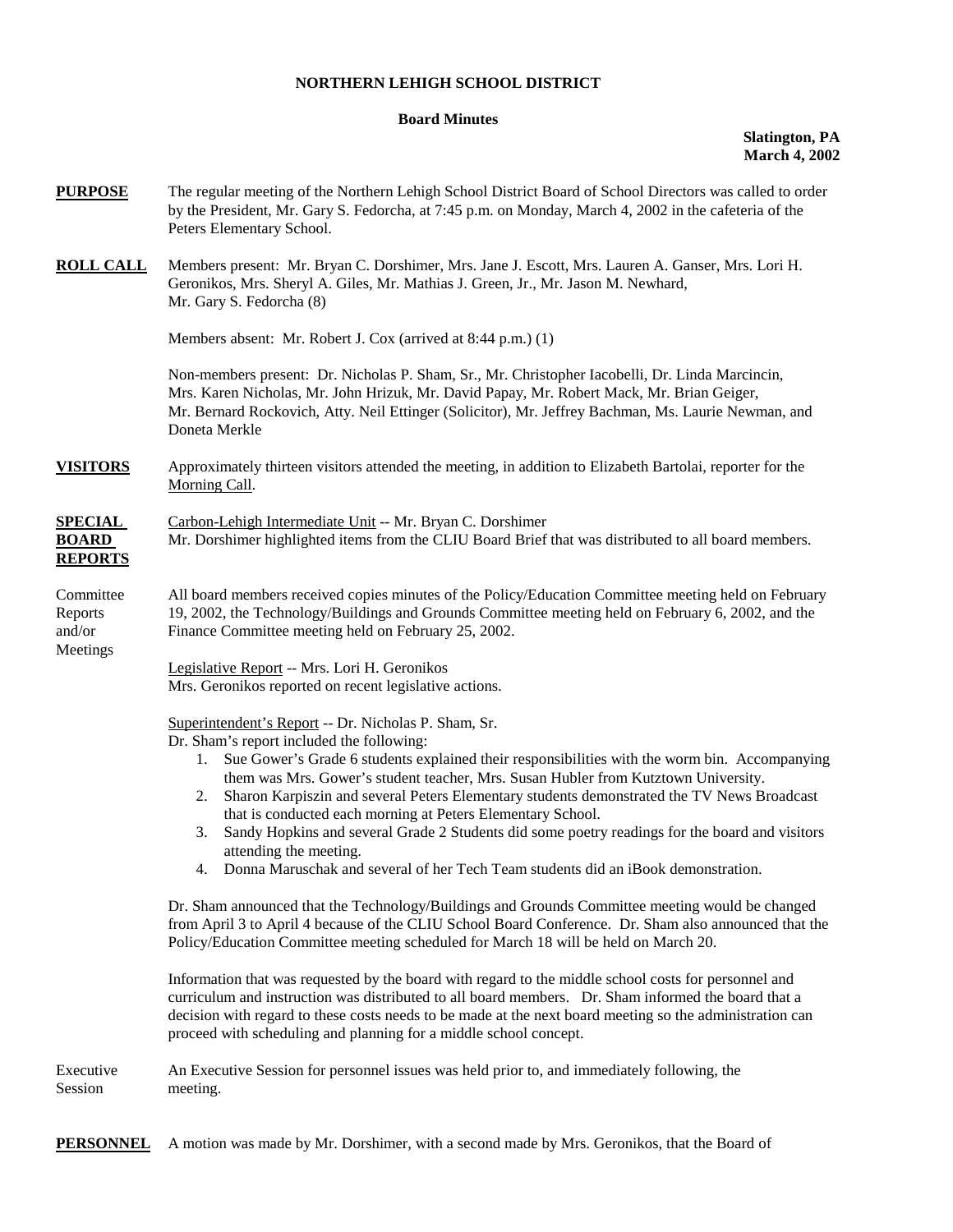|                           | Education approve the following personnel items:                                                                                                                                                                                                                                                                                                                                                                                                       |  |
|---------------------------|--------------------------------------------------------------------------------------------------------------------------------------------------------------------------------------------------------------------------------------------------------------------------------------------------------------------------------------------------------------------------------------------------------------------------------------------------------|--|
| Salary<br>Adjustment      | Acknowledge the following teacher who has completed the requirements per the Collective Bargaining<br>Agreement that would entitle her to a salary increase for the second half of the 2001-2002 school year:                                                                                                                                                                                                                                          |  |
|                           | Janet McKelvey<br>From:<br>\$35,400<br>3B<br>$3B + 24$<br>\$36,000<br>To:                                                                                                                                                                                                                                                                                                                                                                              |  |
| Resignation               | Accept the resignation of Marsha O'Brian, special education aide in the senior high school, effective<br>February 8, 2002.                                                                                                                                                                                                                                                                                                                             |  |
|                           | YEA:<br>Mr. Dorshimer, Mrs. Escott, Mrs. Ganser, Mrs. Geronikos, Mrs. Giles, Mr. Green,<br>Mr. Newhard, Mr. Fedorcha (8)<br>NAY:<br>None $(0)$                                                                                                                                                                                                                                                                                                         |  |
| Food Services<br>Director | Agreement With A motion was made by Mr. Dorshimer, with a second made by Mrs. Geronikos, that the Board of<br>Education approve to enter into a three-year agreement between the Northern Lehigh School District and<br>the district's Food Services Director, Mr. Paul Horner, commencing on October 1, 2001 and ending on<br>October 1, 2004.                                                                                                        |  |
|                           | <b>ROLL CALL:</b><br>YEA:<br>Mr. Dorshimer, Mrs. Escott, Mr. Green, Mr. Newhard, Mr. Cox, Mr. Fedorcha (6)<br>NAY:<br>Mrs. Ganser, Mrs. Geronikos, Mrs. Giles (3)<br>Motion carried.                                                                                                                                                                                                                                                                   |  |
| <b>POLICY</b>             | A motion was made by Mrs. Geronikos, with a second made by Mrs. Giles, that the Board of Education<br>approve the following items listed under Policy:                                                                                                                                                                                                                                                                                                 |  |
| Conferences               | Approve the request of Elizabeth Vasquez, Sandra Hopkins, and Janet Hofelich, to attend an Otter Creek<br>Institute conference in Allentown on April 1, 2002. Expenses include \$135.00 each for registration for a<br>total of \$405.00 and will be paid for through IDEA funds.                                                                                                                                                                      |  |
|                           | Approve the request of Dawn Wadsworth to attend a conference sponsored by Delaware Valley Partners in<br>Healthcare Assoc. and Foundations Behavioral Health in Horsham, PA on April 18, 2002. Expenses<br>include \$75.00 for registration, \$10.00 for meals, \$24.00 for travel for a total cost of \$109.00 and will be<br>paid for through IDEA funds.                                                                                            |  |
|                           | Approve the request of Dawn Wadsworth to attend the 2 <sup>nd</sup> Annual Penn Applied Behavior Analysis (ABA)<br>Conference in State College on April 5, 2002. Expenses include \$90.00 for registration, \$45.00 for meals,<br>\$108.00 for travel, \$80.00 for lodging, \$25.00 membership dues for a total cost of \$348.00 and will be paid<br>for through IDEA funds.                                                                           |  |
|                           | Approve the request of Dawn Wadsworth to attend the Association of School Psychologist 2002 Spring<br>Conference from March 21-23, 2002 in Harrisburg, PA. Approximate expenses include \$260.00 for<br>registration, \$100.00 for meals, \$45.00 for travel, \$180.00 for lodging for a total cost of \$585.00.                                                                                                                                       |  |
|                           | Approve the request of Glenn Rissmiller to attend the 35 <sup>th</sup> Annual PA State Athletic Director's Association<br>conference in Hershey, PA on March 20, 21, 22, 2002. Expenses include \$215.00 for registration, \$90.00<br>for meals, \$28.00 for travel, \$225.00 for lodging for a total cost of \$578.00 plus the cost of a substitute for<br>one day. Expenses for this conference have been included in the 2001-2002 athletic budget. |  |

**POLICY** Approve the request of Robert Kern and Chris Iacobelli, to attend a Comprehensive School Violence (Con't.) Prevention Planning conference sponsored by The Pennsylvania Educational Research Association or Prevention Planning conference sponsored by The Pennsylvania Educational Research Association on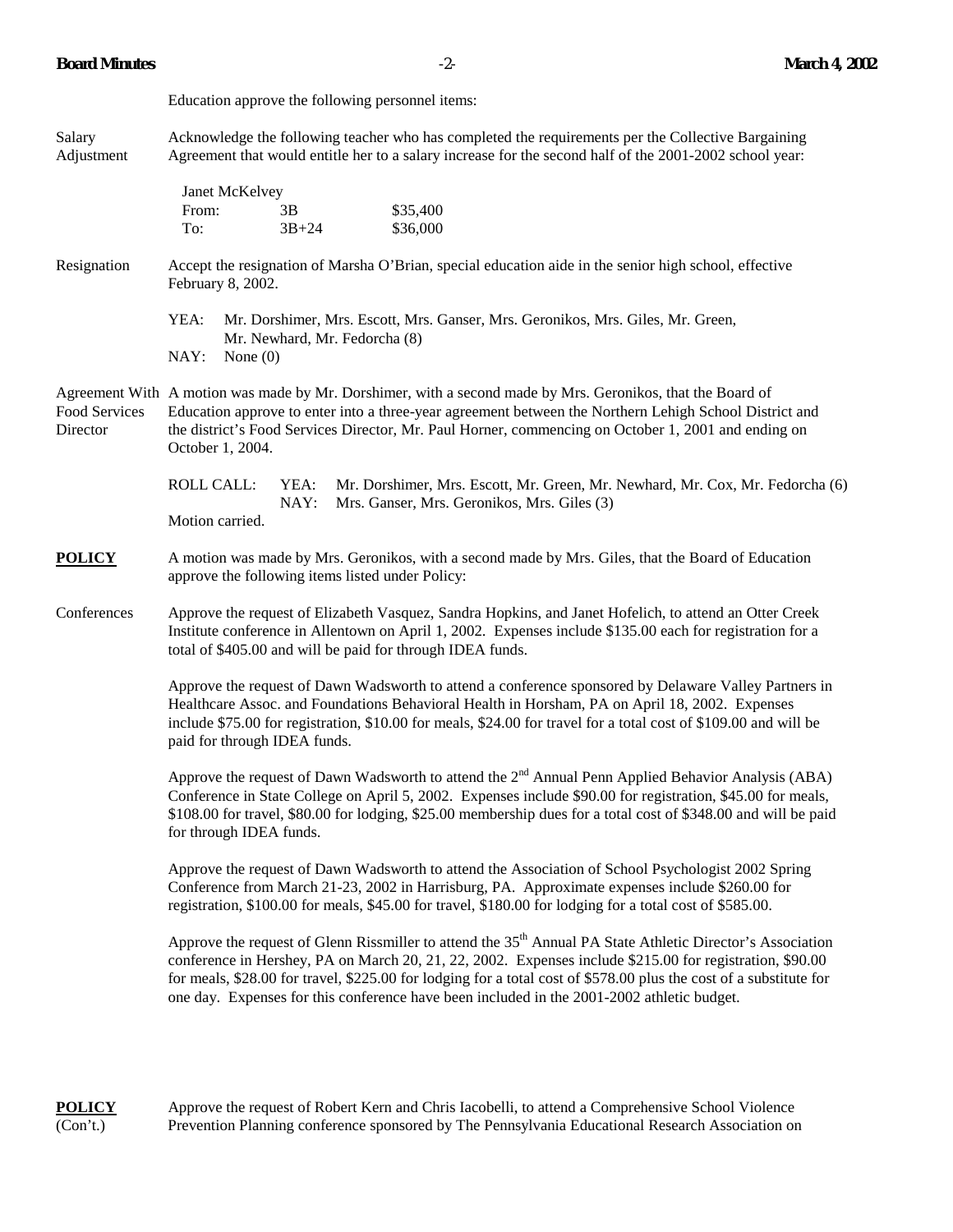March 19, 2002 Berks IU 14 in Reading, PA. Expenses include \$70.00 each for registration, \$36.00 each for travel, for a total cost of \$212.00.

Approve the request of Lynn Haab, Catherine Farole, and Beth Case, to attend a Bureau of Education and Research conference in King of Prussia, PA on March 12, 2002. Expenses include \$175.00 each for registration, \$45.00 for travel, \$3.80 miscellaneous expenses for a total cost of \$573.80 and will be paid for through IDEA funds.

Approve the request of Ellen Yenser and Sandra Michalik, to attend an Appelbaum Training Institute conference in Allentown on March 15, 2002. Expenses include \$145.00 each for registration, \$6.00 for travel for a total cost of \$296.00 and will be paid for through IDEA funds.

Approve the request of Larry Parry, to attend a one-day seminar in Allentown on April 29, 2002 entitled " The "New" Physical Education". Expenses include \$135.00 for registration, \$7.20 for mileage for a total cost of \$142.20 plus the cost of a substitute teacher and has been approved by the district's Continuing Professional Education Committee.

Approve the request of Sharon Hunsicker and Kris Ahner, to attend an Institute for Educational Development conference in Allentown on April 29, 2002. Expenses for this conference include \$179.00 each for registration, \$15.00 for travel for a total of \$373.00 plus the cost of two substitute teachers and will be paid for through IDEA funds.

Approve the request of Paul Leonzi, Ellen Yenser, Nadeen Boykin, Kathy Walter, Rebecca Rhodes, to attend a Lehigh University Middle Level Partnership conference on April 19, 2002 at Lehigh University. Robert Kern, Dean of Students will also be attending the conference as a complimentary registration. Approximate expenses include \$100.00 each for registration, \$28.00 for travel for a total cost of \$528.00 and has been approved by the district's Continuing Professional Education Committee.

Homebound Grant homebound instruction to a first grade student, Student No. 13-39500, for five hours per week, Instruction effective February 27, 2002 and ending on March 27, 2002.

NLHS Student Approve the Northern Lehigh High School Student Activities Account Fund Statement for the month of Activity Acct. January 2002. Fund Statement

NLMS Student Approve the Northern Lehigh Middle School Student Activities Account Fund Statement for the month of Activity Acct. January 2002. Fund Statement

Board Policy- Approve revisions to school board policy #815 -- Acceptable Use of Internet, etc. as presented after  $2<sup>nd</sup>$  Reading second reading to bring this policy in line with requirements of CIPA (Children's Internet Protection Act). Policy #815 YEA: Mr. Cox, Mr. Dorshimer, Mrs. Escott, Mrs. Ganser, Mrs. Geronikos, Mrs. Giles, Mr. Green,

Mr. Newhard, Mr. Fedorcha (9) NAY: None (0)

**CURRICULUM** A motion was made by Mr. Dorshimer, with a second made by Mr. Newhard, that the Board of Education AND **approve the following Resolution to adopt the 2002-2003 Carbon Lehigh Intermediate Unit Facilities Plan INSTRUCTION** Committee report that was unanimously adopted by the CLIU Facilities Plan Committee on February 6, 2002.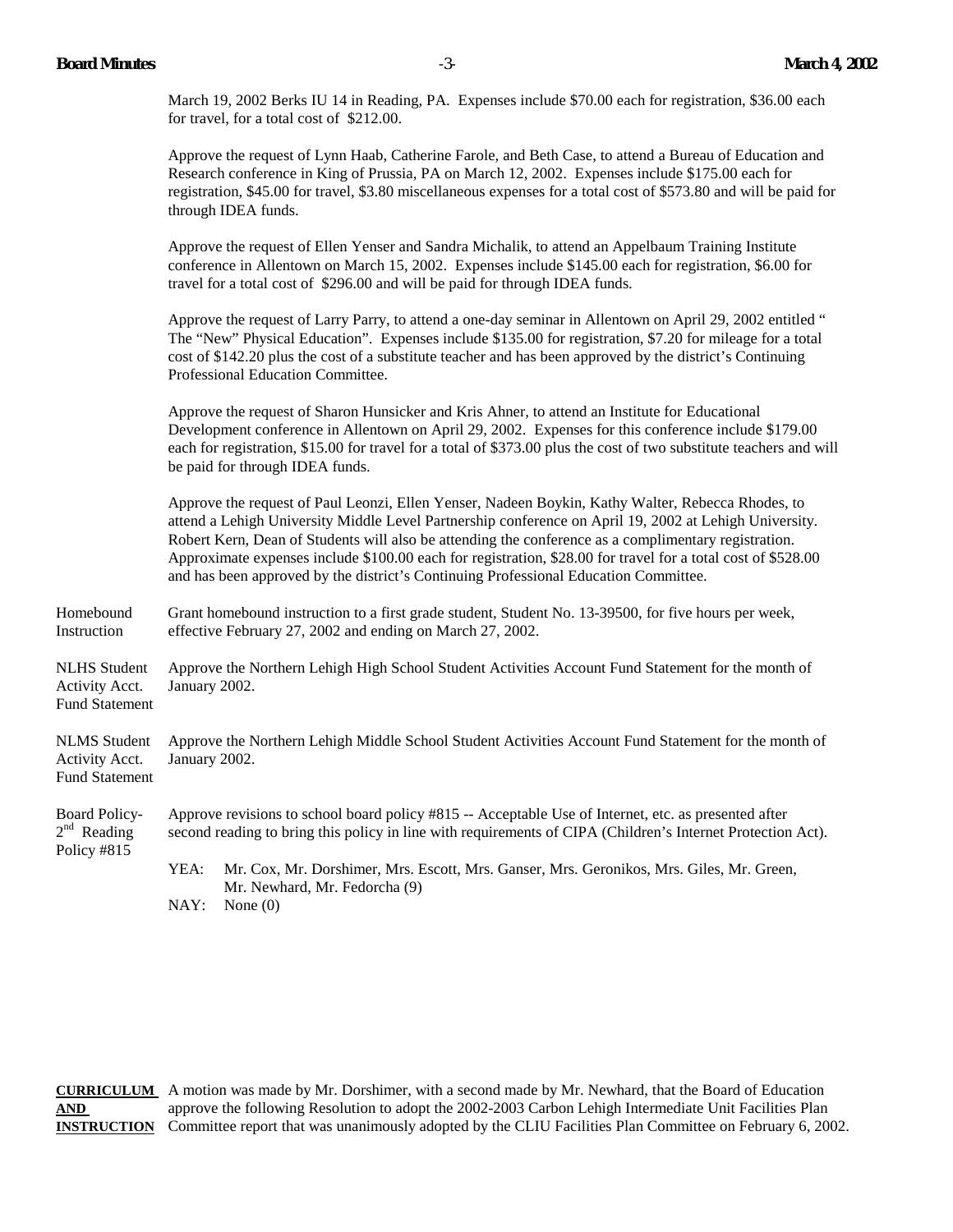**Board Minutes** -4- **March 4, 2002** 

| <b>Facilities Plan</b><br>Committee<br>Report                                                 | CLIU 2002-2003 RESOLVED: It is recommended that the Northern Lehigh School District Board of Directors approve<br>the 2002-2003 Facilities Plan Committee Report as unanimously adopted by the CLIU Facilities Plan<br>Committee on February 6, 2002. In addition, the Board reaffirms its commitment to the original construct<br>of the Facilities Planning, approved November 1, 1989, which consists of a series of prioritized inquiries<br>to be considered in determining the future location of the CLIU and school district special education classes.<br>YEA:<br>Mr. Cox, Mr. Dorshimer, Mrs. Escott, Mrs. Ganser, Mrs. Geronikos, Mrs. Giles, Mr. Green,<br>Mr. Newhard, Mr. Fedorcha (9)<br>NAY:<br>None $(0)$ |
|-----------------------------------------------------------------------------------------------|----------------------------------------------------------------------------------------------------------------------------------------------------------------------------------------------------------------------------------------------------------------------------------------------------------------------------------------------------------------------------------------------------------------------------------------------------------------------------------------------------------------------------------------------------------------------------------------------------------------------------------------------------------------------------------------------------------------------------|
| <b>NEW</b><br><b>BUSINESS</b><br><b>Appoint Matt</b><br>Green As<br>Trustee To<br><b>LCCC</b> | A motion was made by Mr. Cox, with a second made by Mrs. Geronikos, that the Board of Education<br>approve to appoint Mathias J. Green, Jr. as the Lehigh Carbon Community College trustee to represent the<br>Northern Lehigh School District for a new term to begin July 1, 2002 and continue through<br>June 30, 2008.<br>YEA:<br>Mr. Cox, Mr. Dorshimer, Mrs. Escott, Mrs. Ganser, Mrs. Geronikos, Mrs. Giles, Mr. Green,<br>Mr. Newhard, Mr. Fedorcha (9)<br>NAY:<br>None $(0)$                                                                                                                                                                                                                                      |
| <b>FINANCIAL</b>                                                                              | A motion was made by Mr. Green, with a second made by Mrs. Geronikos, that the Board of Education<br>approve the following financial items:                                                                                                                                                                                                                                                                                                                                                                                                                                                                                                                                                                                |
| PC Abatements                                                                                 | Approve abatement of per capita taxes, as presented, for the residents that fall within the guidelines.                                                                                                                                                                                                                                                                                                                                                                                                                                                                                                                                                                                                                    |
| Constuction<br><b>Account Bills</b>                                                           | Approve payment of bills from the Construction Account, as presented.                                                                                                                                                                                                                                                                                                                                                                                                                                                                                                                                                                                                                                                      |
| Extended<br>Construction<br><b>Account Bills</b>                                              | Approve payment of bills from the Extended Construction Account, as presented.                                                                                                                                                                                                                                                                                                                                                                                                                                                                                                                                                                                                                                             |
| Portfolio<br>Summary                                                                          | Approve the Arthurs Lestrange Cash Management Portfolio for the month of January 2002.                                                                                                                                                                                                                                                                                                                                                                                                                                                                                                                                                                                                                                     |
| XO Contract                                                                                   | Approve a one-year renewal to our long-distance phone contract with XO Communications. The rate<br>decrease is from .08 cents to .065 cents per minute.                                                                                                                                                                                                                                                                                                                                                                                                                                                                                                                                                                    |
| Refund of Real<br><b>Estate Taxes</b>                                                         | Approve a \$1,044.01 real estate tax refund to Washington Mutual Mortgage for property<br>#J2SW1A517A1033, located a 213 South Canal Street, Walnutport, PA. The tax was paid twice in error<br>due to a stop payment order check being subsequently cashed.                                                                                                                                                                                                                                                                                                                                                                                                                                                               |
| <b>Budgetary</b><br>Transfers                                                                 | Approve the budgetary transfers as presented. (See Attached)                                                                                                                                                                                                                                                                                                                                                                                                                                                                                                                                                                                                                                                               |
| <b>LCCC</b> Budget                                                                            | The Lehigh Carbon Community College 2002-03 Capital & Operating Budget was distributed.                                                                                                                                                                                                                                                                                                                                                                                                                                                                                                                                                                                                                                    |
| Distribution<br>(Info Only)                                                                   | YEA:<br>Mr. Cox, Mr. Dorshimer, Mrs. Escott, Mrs. Ganser, Mrs. Geronikos, Mrs. Giles, Mr. Green,<br>Mr. Newhard, Mr. Fedorcha (9)<br>NAY:<br>None $(0)$                                                                                                                                                                                                                                                                                                                                                                                                                                                                                                                                                                    |

**INFORM-** All board members received a copy of the minutes of the Carbon Lehigh Intermediate Unit Board of **ATION** Directors meeting held on January 17, 2002 and the minutes of the Washington Township Board of Supervisors meeting held on January 8, 2002.

> Mr. Green called attention to several items in the Lehigh Carbon Community College Budget that was distributed.